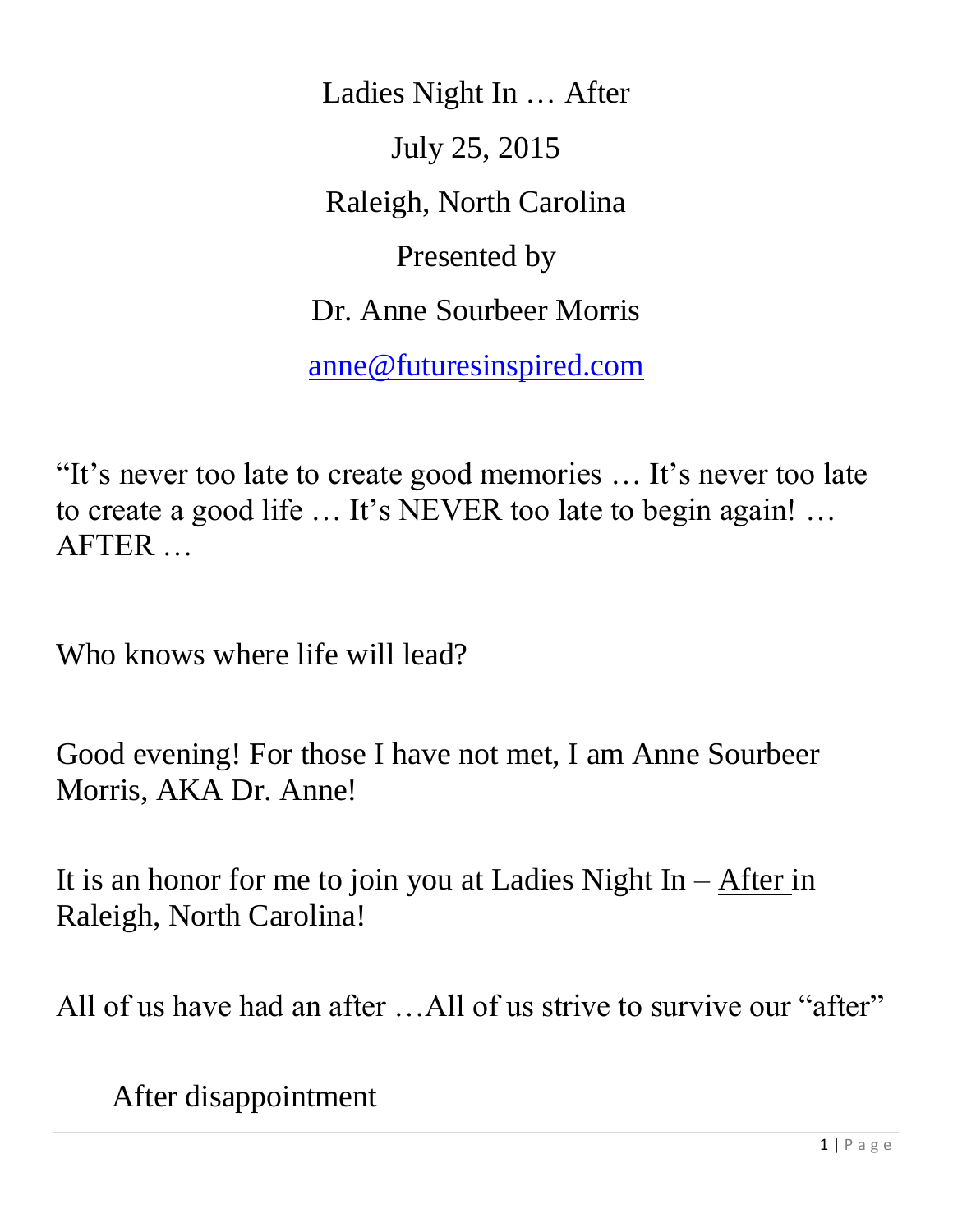After heart ache After tragedy After adversity After challenge After change After loss And yes, even after success

Our life is a series of journeys … a series of after's … A perennial series of beginnings and endings.

For me ... The most recent after was the journey to unexpected pathways …

The Journey to Unexpected Pathways - the most recent great adventure on my career/life journey - began ten years ago with the words … "I have feelings for someone else."

A thirty-five year marriage ended … as I was retiring from a successful 35 year career as a teacher and educator - a director of school counseling – in rural, urban and suburban schools - and a great adventure began, but not before much heartache, anguish and much fear.

The adventure ultimately resulted in … continuing my education – hence "Dr. Anne" - a move from Pennsylvania to NC, a new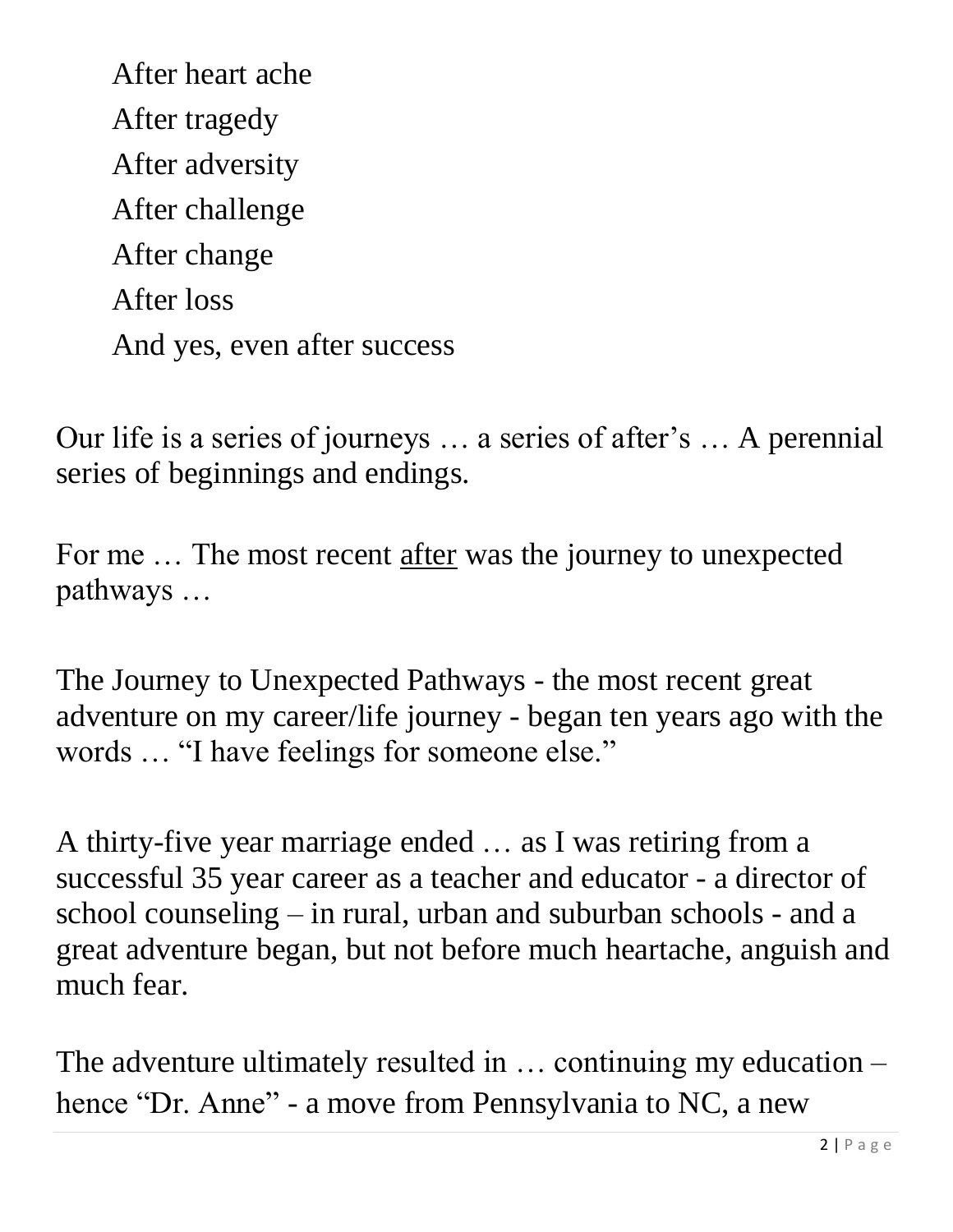teaching gig at Salem College and the publication of my first book – Unexpected Pathways: The Journeys of Women in the Workforce!

Many of you in this room are at crossroads, pondering the next steps in your own great adventure … Answering the question what comes after?

Know that:

This is YOUR time! Where ever YOU are. Whatever age YOU are … Whatever stage YOU are This IS your time!

Believe it!

Believe in the power of YOU! And … Be inspired!

Again …When you are open to the possibilities, who knows were life will lead?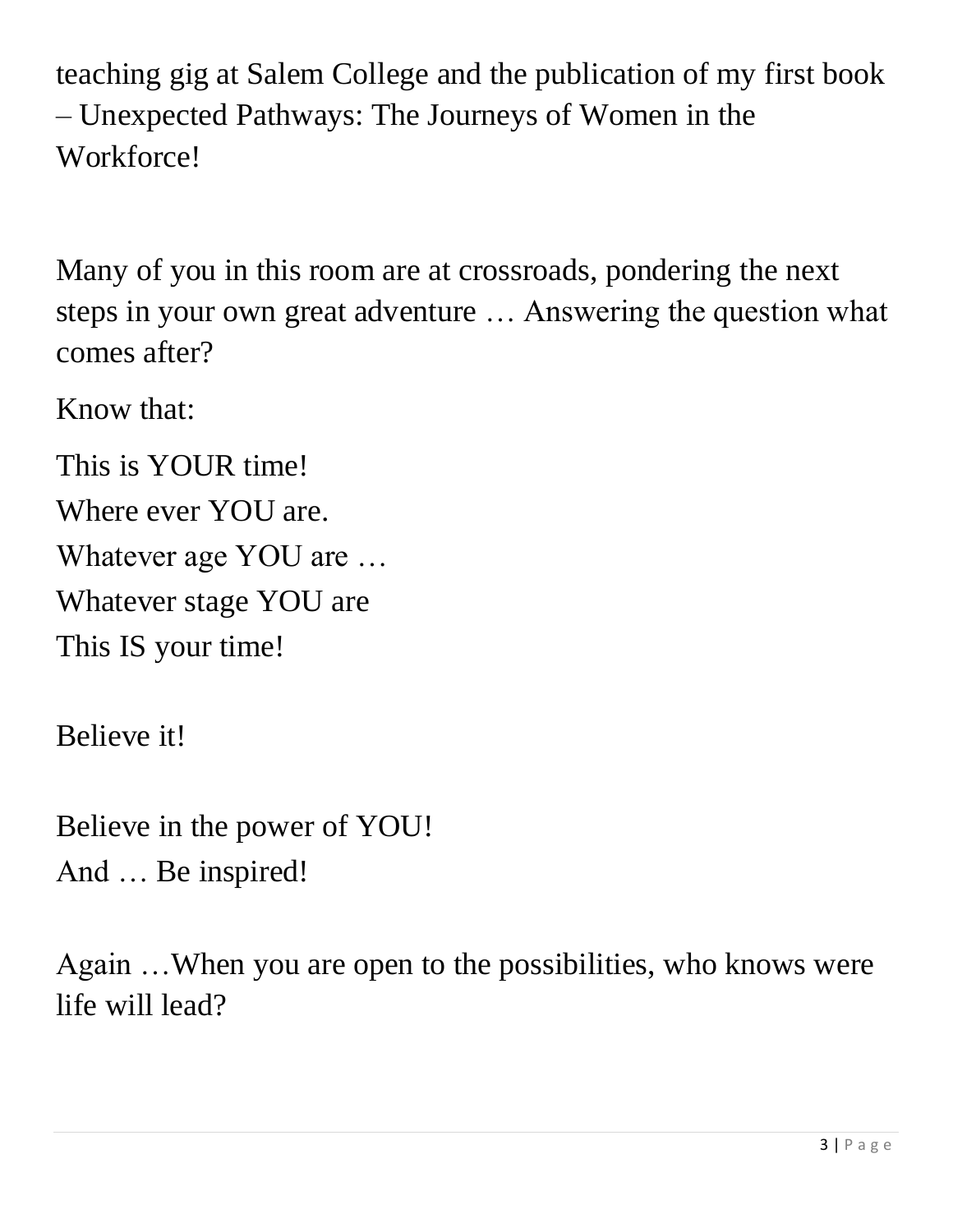Our most basic motivation in developing the Unexpected Pathways project was to inspire individuals to move forward with courage and the hope of a better future to come –

To embark upon the career and life of her dreams –

To believe in herself …

To survive, thrive and to prevail!

To survive challenge and to be victorious.

In writing Unexpected Pathways … I was inspired by the careerlife journeys of women.

I was inspired by how little we know of one and other … Our friends, colleagues, and neighbors … The women sitting next to us

> The challenges, the barriers, the joys, the successes … the invisible scars they bear.

How many of us bear invisible scars … scars that we hide from the world? Consider the invisible scars you bear.

While we do our best to hide these scars, fearing others will shun us, I have found that we are protected when we are honest and share or fear or situation … I have found that people, for the most part will help and support and that they will offer grace.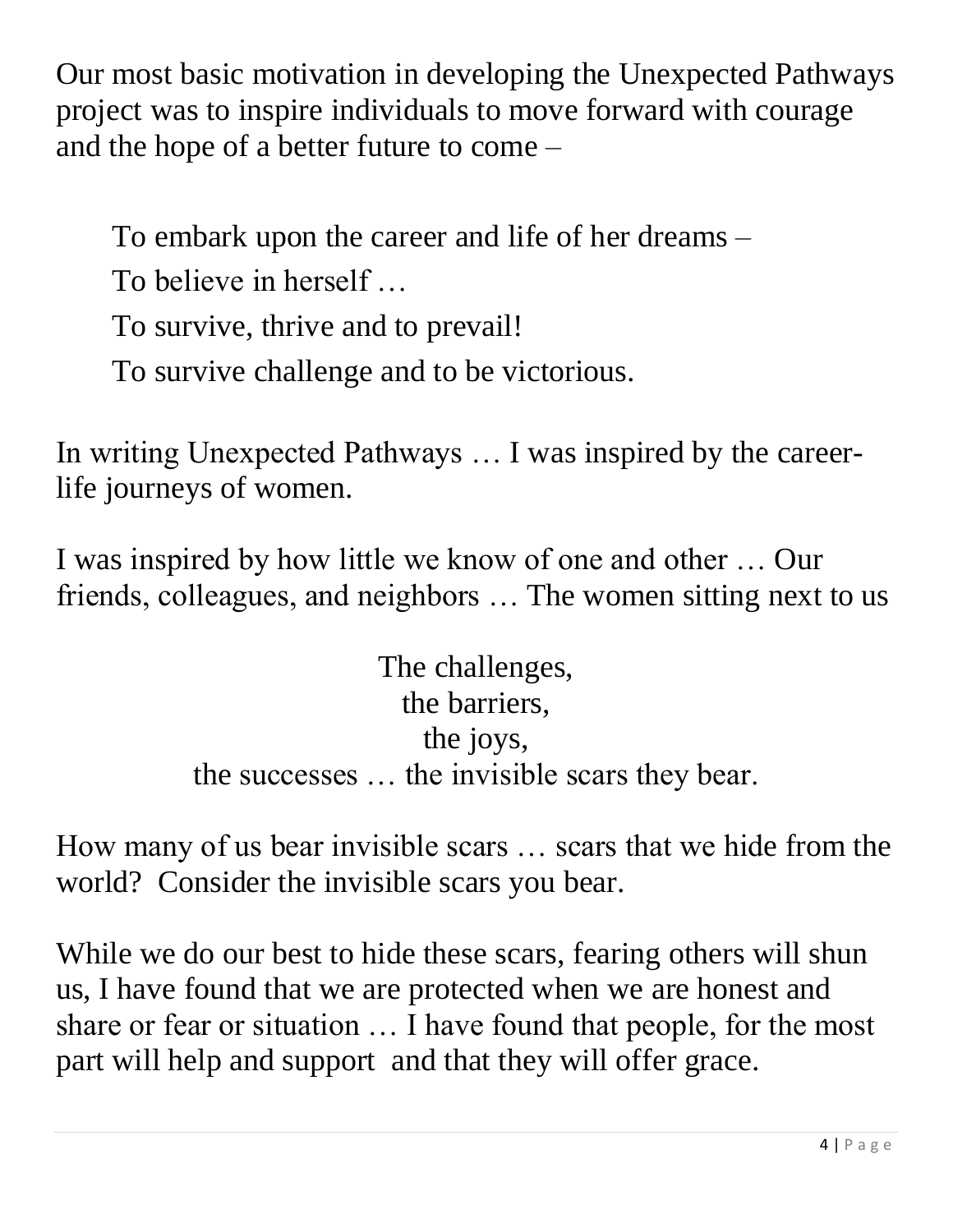In writing Unexpected Pathways …We were inspired to make a difference.

The Women of Unexpected Pathways are:

twenty three diverse multi-generational women

Demonstrating incredible:

Determination

Perseverance

Courage

and Resilience.

The Women of Unexpected Pathways tell stories of Greatness and Frailty Survival and Victory Faith, Healing, and of Love

Meet the Women of Unexpected Pathways on page 3 of your handout and on this poster. There is great beauty in generational and cultural diversity – at any age and at any stage.

In the epilogue of the Unexpected Pathways, I wrote: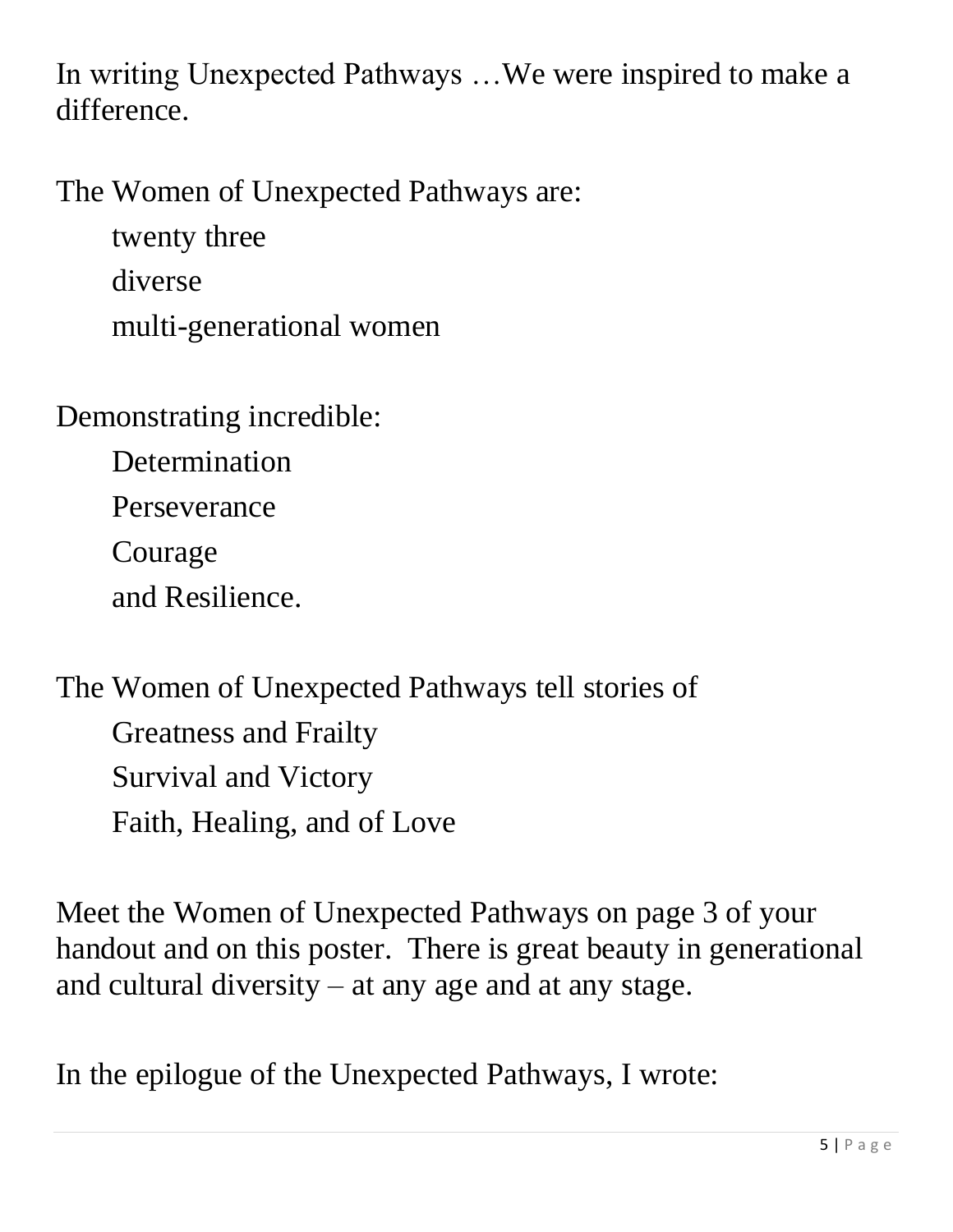True wisdom is ageless.

True idealism is ageless.

Idealism must not be assigned to the young or wisdom to the old.

As we create our career/life journey, we must embody both idealism and wisdom.

We must maintain the enthusiasm and passion of the young while embodying the conviction and perseverance of those who paved the way for us.

Our hearts are ageless.

Our dreams are ageless.

The belief in our journey must be perennial and unwavering.

The Women of Unexpected Pathways created their careers and their life … Their way! And you should too!

The coming together of the Women of Unexpected Pathways was the Law of Attraction at its best. Only two women – Clare and Molly – were known to me before I embarked on this journey.

As for the rest – they magically showed up in my life.

Some of them responded to a survey I conducted to scaffold the concept of unexpected pathways.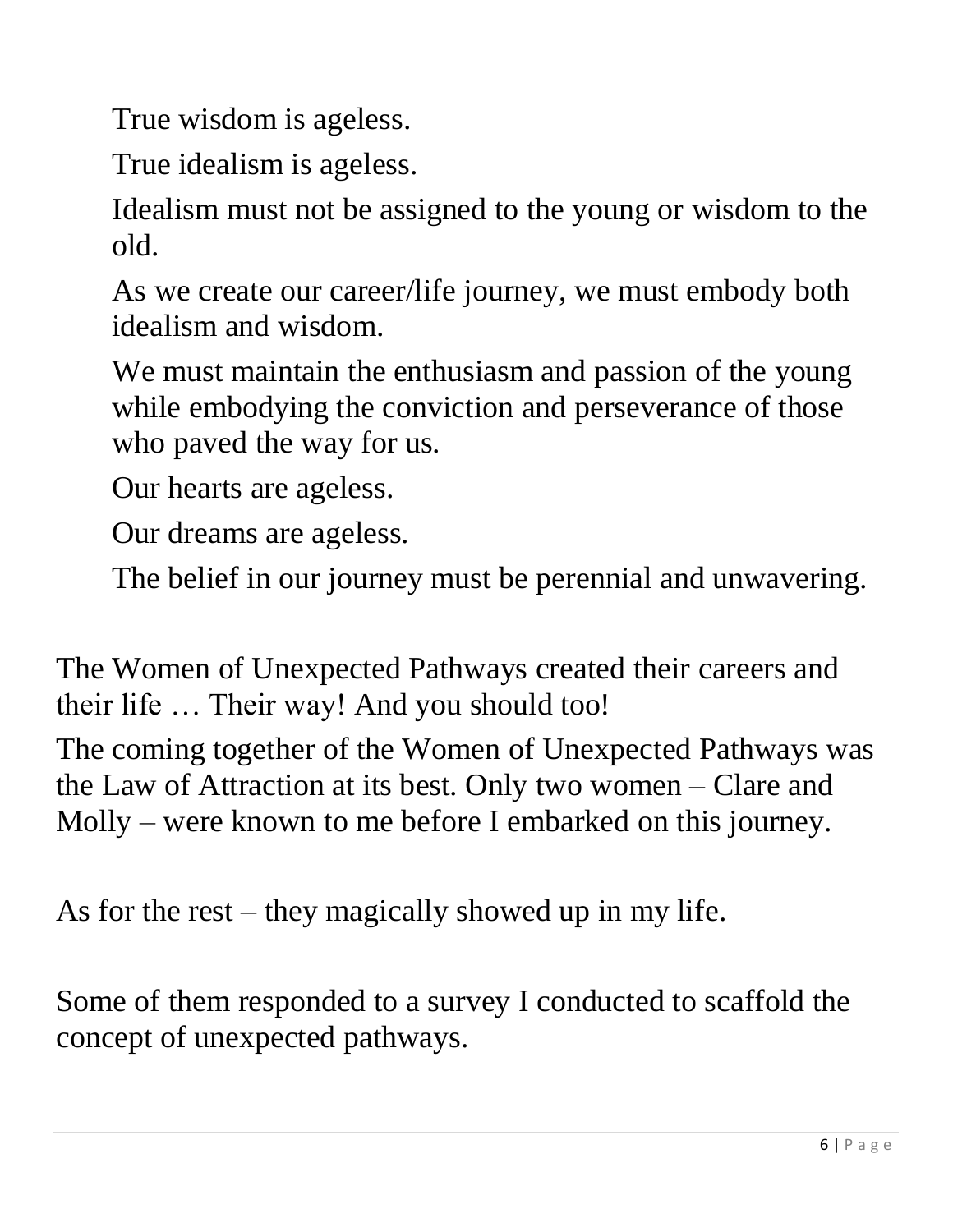Talk about magic … By word of mouth, determination and perseverance – incredibly over 700 women from 50 states and 20 countries responded to the survey.

Other women, from across the nation like me, found themselves in a wonderful place called Winston-Salem, North Carolina.

Many of us met when I served as the first president of the Winston-Salem Chapter of the National Association for Professional Women.

The Women of Unexpected Pathways are now more than colleagues, we are friends.

When you are open to the possibilities ... Magic occurs!

The Women of Unexpected Pathways did not see themselves as victims of life circumstance nor were they dissuaded by the words of others proclaiming a negative destiny upon their lives.

Each woman held strong to her convictions and forged ahead despite adversity. Each are survivors. Each were tenacious and determined.

Each woman courageously gifted us with her story – with the goal to make a difference in the lives of others – to raise awareness, to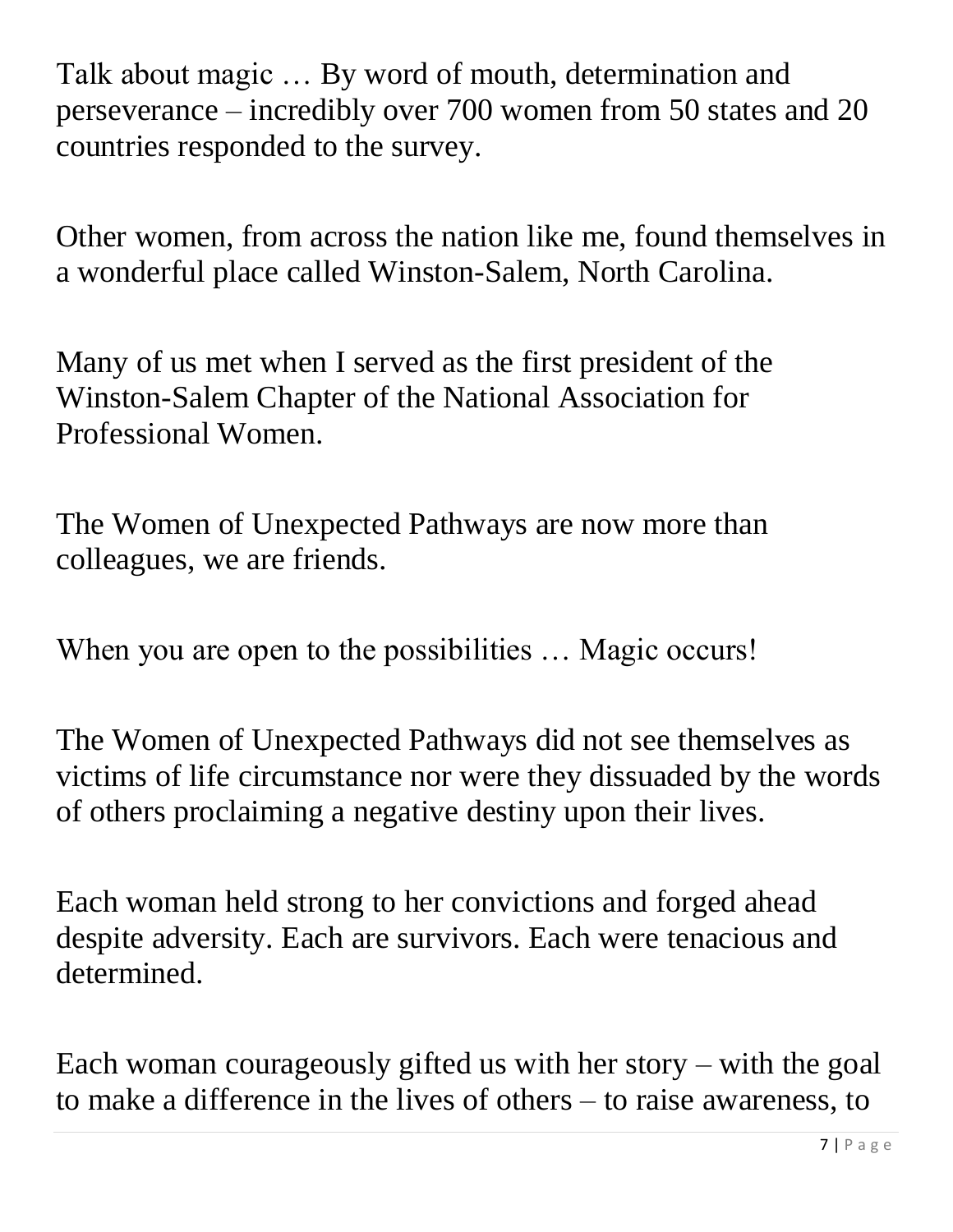unify and to offer inspiration by recounting her journey and sharing lessons learned along the way. Each women recounts her after's and her new beginnings.

As we consider our "after" … our survival … and our success, we ultimately must create change in our lives. Change? Yes, change. We must perennially change but we don't have to like it do we?

Remember the old adage, If you always do what you have always done, you will always get what you have always got? The same goes for change after …

We must be cautious; it is so very easy to fall back upon that which is comfortable and familiar …That which we perceive to be safe. But to fulfill our destiny and to create the life or our dreams, we must change our thinking and to change our lives …We must get out of our comfort zone and navigate unchartered waters.

We musts live our hours so that our days are great!

Consider these four steps

- 1. Seek a positive perspective
- 2.Become a solution builder
- 3. Practice flexibility and resilience
- 4.Be courageous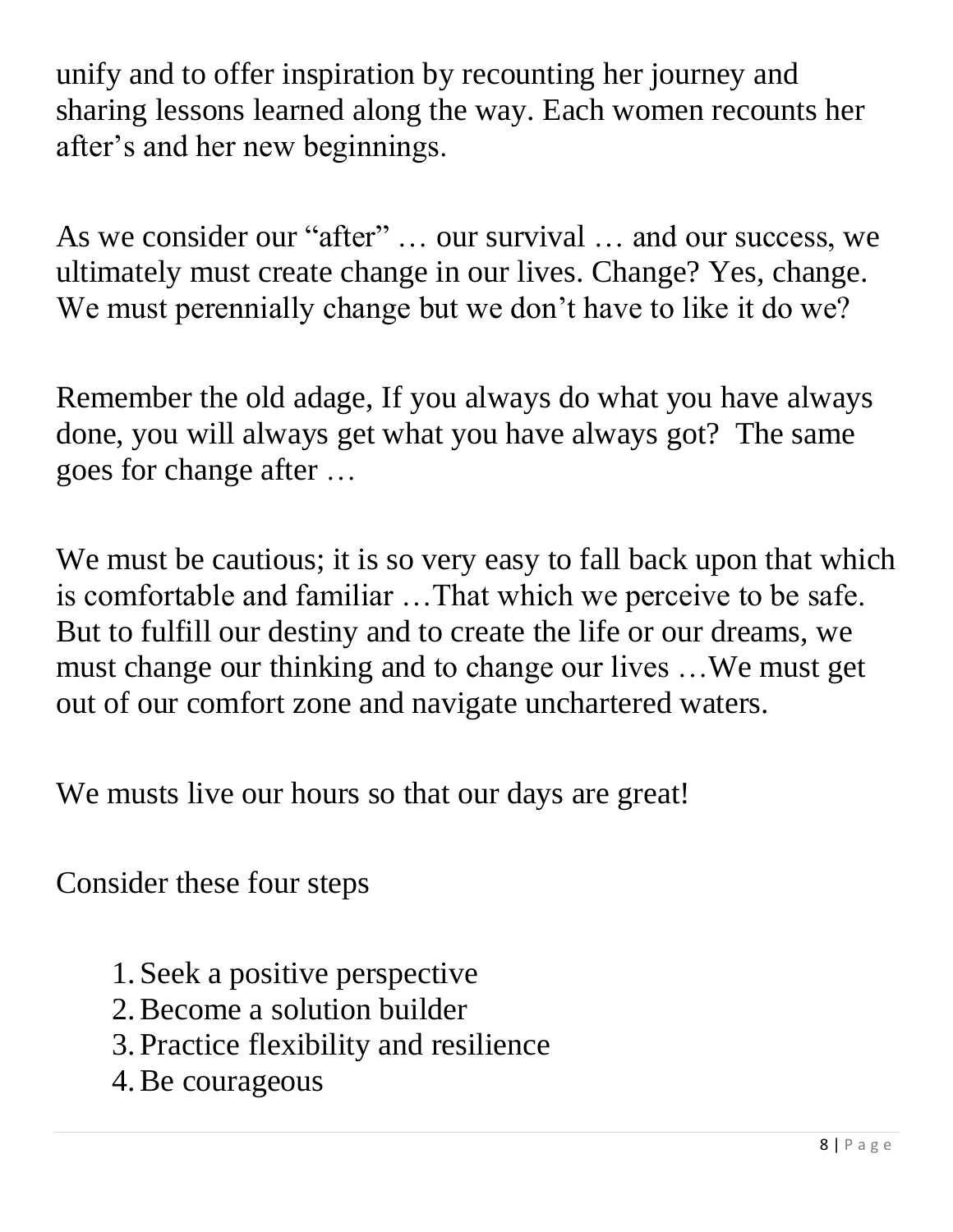In the days of my *after* "those words" – I have feelings for someone else – as I stove to create a new life for myself …my mantra became:

*Never, never, never give up … survive thrive prevail.* 

And maybe, also, *Never let 'em see you sweat … Fake it till you make it!* 

Honestly … in the beginning, I only thought of survival and in setting a positive example for my two daughters …

I also wanted to be able to look myself in the mirror when I survived … Sometimes, I don't know how I got through the initial shock and betrayal.

But prevail we must, as the next moment may hold our victory …

What is the next victory in your career/life journey?

If nothing could stop you, what would the next step in your journey be?

What is your dream? Your vision?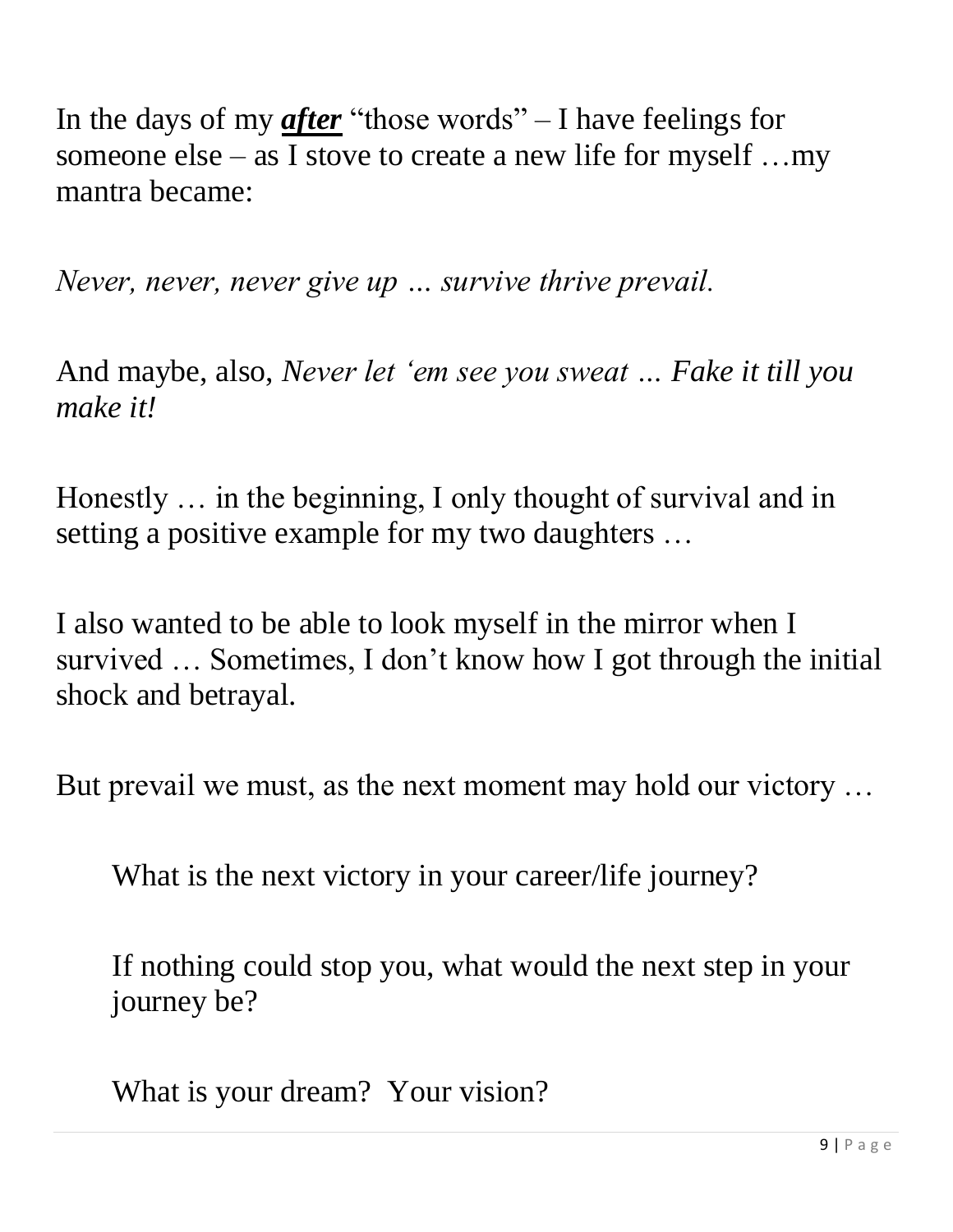Turn to your neighbor and briefly share that dream … That vision … Each of you will have one minute to share your dream. I will let you know when to change and conclude.

Now consider ... What is holding you back? What barriers do you face?

Something? Someone? YOU?

Turn to your neighbor and share … Each of you will have one minute to share your barriers. I will let you know when to change and conclude.

My goal is to encourage you to escape the burdens of your fear … to believe in the power of you!

Faith crushes fear and offers hope!

In this light, I am giving you homework

- Homework that will identify and banish your fears.
- Homework that clarifies your dreams.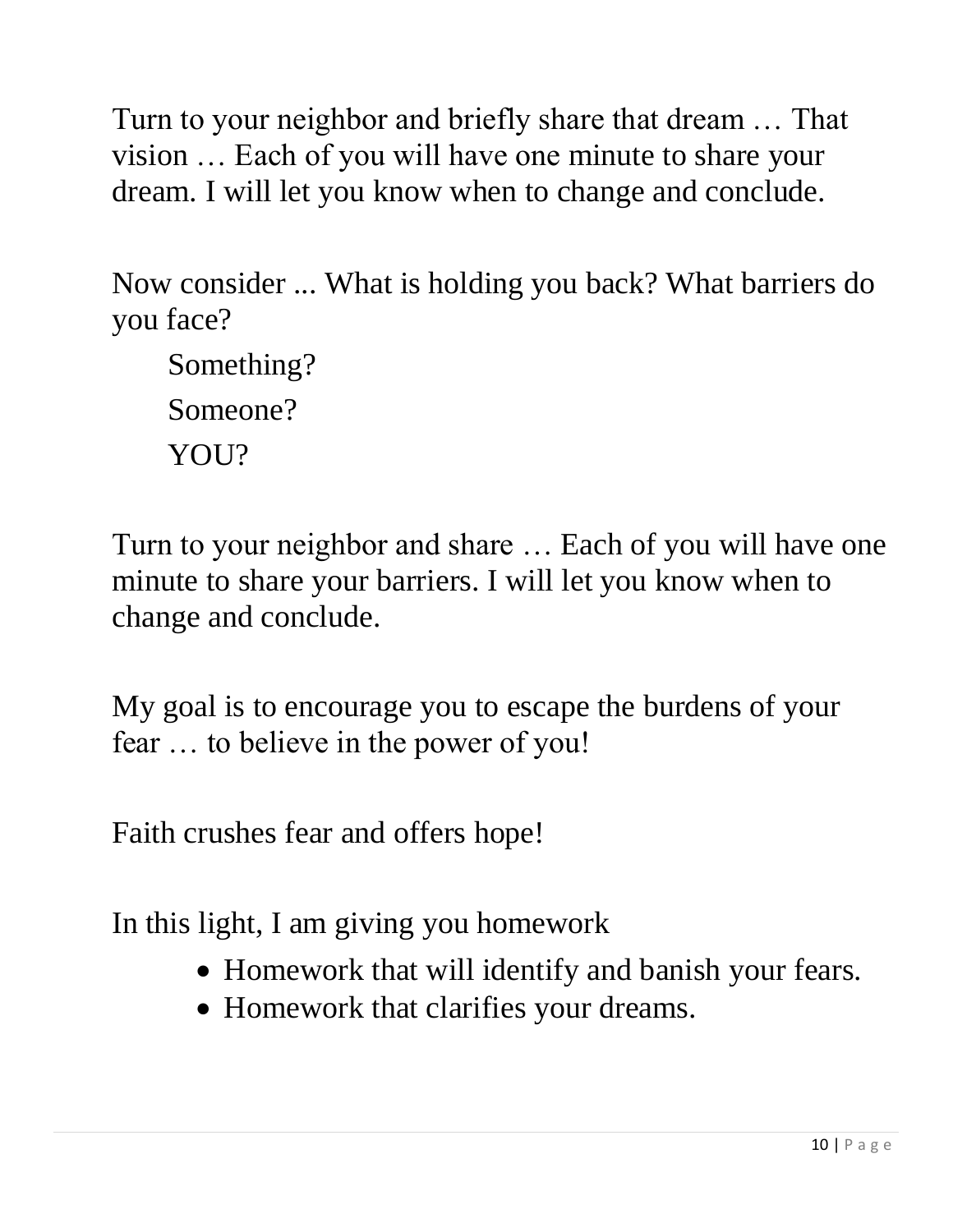- Homework that develops your personal plan of action for today, tomorrow, this month, and for the next six months
- Homework that helps you to make a commitment to yourself.
- Homework that makes you a solution builder!
- Homework that puts you on the road to victory!

Your homework starts on page 7 of your handout! I have pencils and index cards here for you if you want to begin your homework after the event this evening!

So today, you will take one step in the directions of your dreams … Tomorrow, you will take another!

You will arrive at your destination before you know it – Doing it YOUR way!

In the process, I encourage you to seek skill and knowledge – no one can take knowledge or skill away from you – never ever

I encourage you to invest in yourself … To invest in your future … YOU ARE worthy.

I encourage to live life well.